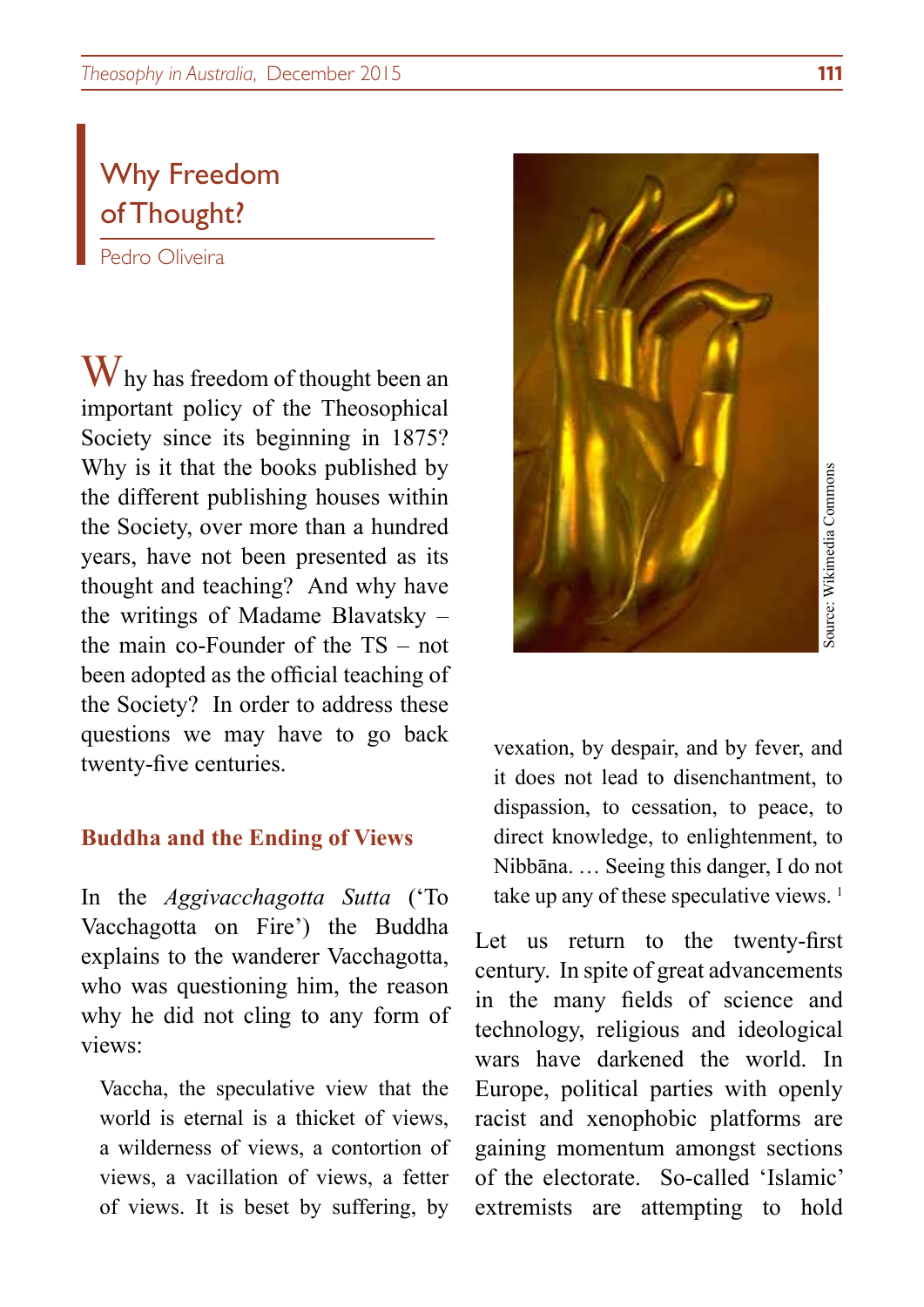the world to ransom and wreaking havoc in different countries, causing indescribable suffering, particularly to women and children. Business dominated social media are enlarging the limits of hedonism to unprecedented levels – they have become a kingdom of 'selfies'. In the midst of all this scenario daily relationships are still plagued by confusion, inflexible attitudes and a hardened sense of self. At the heart of every conflict at the present time is a world view dominated and activated by relentless, undiminished self-centredness.

Vacchagotta replies to the Buddha: 'Then does Master Gotama hold any speculative view at all?' The Master explains:

Vaccha, 'speculative view' is something that the Tathāgata has put away. For the Tathāgata, Vaccha, has seen this: 'Such is material form, such its origin, such its disappearance; such is feeling, such its origin, such its disappearance; such is perception, such its origin, such its disappearance; such are formations, such their origin, such their disappearance; such is consciousness, such its origin, such its disappearance.' Therefore, I say, with the destruction, fading away, cessation, giving up, and relinquishing of all conceivings, all excogitations, all I-making, minemaking, and the underlying tendency to conceit, the Tathāgata is liberated through not clinging.<sup>2</sup>

Working with ideas and concepts is a necessary part of many aspects of life. If you are a surgeon, an engineer, a physicist, a teacher, a student or even a handyman, learning how to deal with concepts and ideas is important. The problems arise when we try to convince others that *my idea, my solution or my concept* is the only right one. Division and fragmentation set in and communities and relationships suffer. In the search for Truth any attempt to dictate terms to others is not only unhelpful – it renders such a search devoid of meaning.

# **Absolute and Relative Truth**

This is what HPB wrote when considering the question of absolute and relative truth:

To sum up the idea, with regard to absolute and relative truth, we can only repeat what we said before. *Outside a certain highly spiritual and elevated state of mind, during which Man is at one with the UNIVERSAL MIND – he can get nought on earth but relative truth, or truths, from whatsoever philosophy or religion.* Were even the goddess who dwells at the bottom of the well to issue from her place of confinement, she could give no man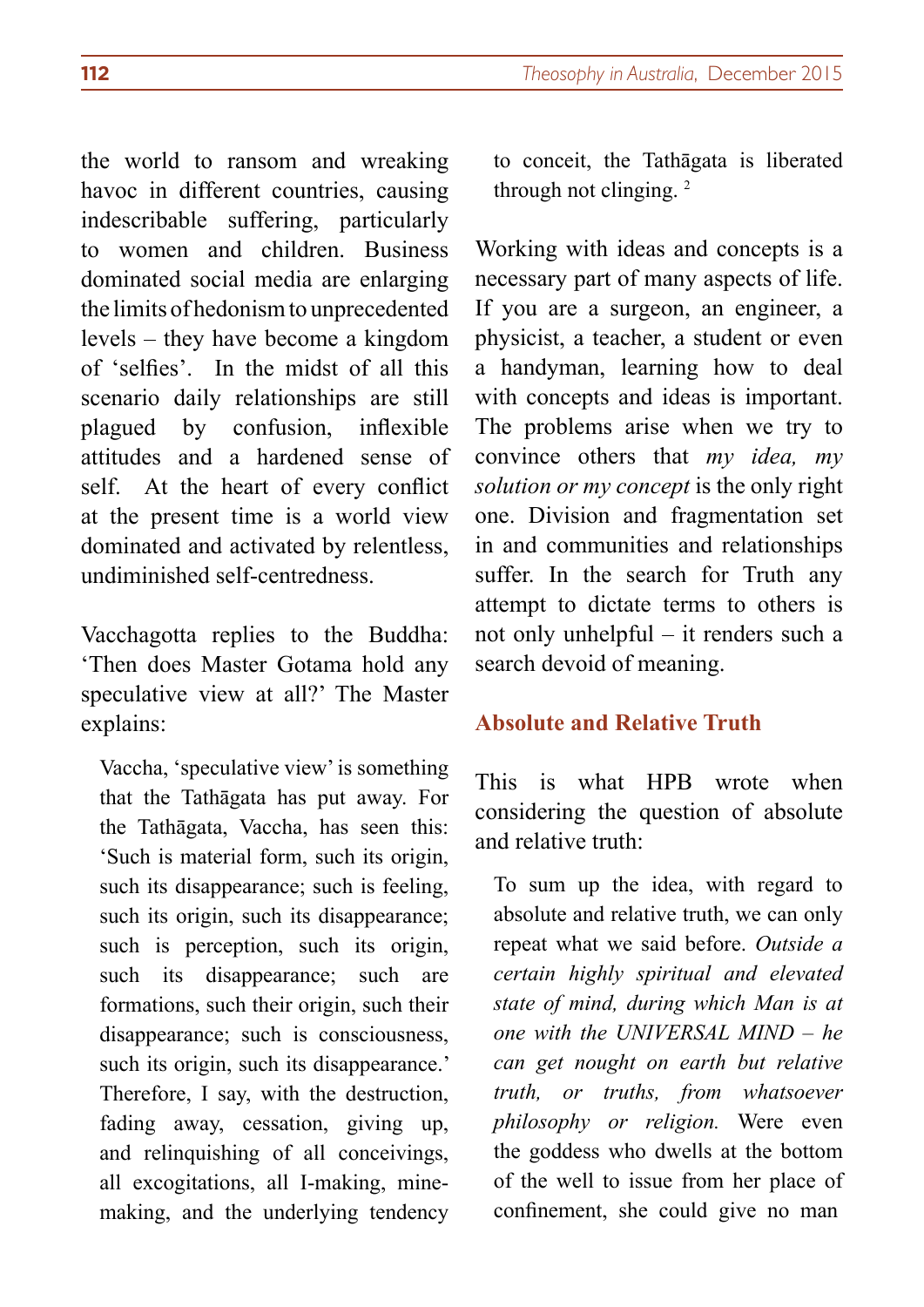The mind is constantly enamoured with its own creations, its own content. As the great mystics throughout the ages have declared, the experience of Truth – whether we call it Brahman, Nirvana, God or the Eternal – is a profoundly transformative one, from which the personal self – pride, envy, comparison with others, attachment to desire – does not survive.

more than he can assimilate. Meanwhile, every one can sit near that well – the name of which is KNOWLEDGE – and gaze into its depths in the hope of seeing Truth's fair image reflected, at least, on the dark waters. This, however, as remarked by Richter, presents a certain danger. Some truth, to be sure, may be occasionally reflected as in a mirror on the spot we gaze upon, and thus reward the patient student. But, adds the German thinker, 'I have heard that some philosophers in seeking for Truth, to pay homage to her, have seen their own image in the water and adored it instead.<sup>3</sup>

The mind is constantly enamoured with its own creations, its own content. As the great mystics throughout the ages have declared, the experience of Truth – whether we call it Brahman, Nirvana, God or the Eternal  $-$  is a profoundly

transformative one, from which the personal self – pride, envy, comparison with others, attachment to desire – does not survive. Instead of hankering after that experience we are advised by the sages to purify our hearts and to learn how to listen to life's perennial song. Humility is a cornerstone of a real search for Truth.

# **The Masters on Freedom of Thought**

While corresponding with the members of the London Lodge of the TS in 1883, Mahatma KH gave them a practical demonstration of why freedom of thought is important in the TS. He also showed them that he knew how to walk the talk:

It seems necessary for a proper study and correct understanding of our Philosophy and the benefit of those whose inclination leads them to seek esoteric knowledge from the Northern Buddhist Source, and in order that such teaching should not be even virtually imposed or offered to those Theosophists who may differ from our views, that an exclusive group composed of those members who desire to follow absolutely the teachings of the School to which we, of the Tibetan Brotherhood, belong, should be formed under Mr. Sinnett's direction and *within* the 'London Lodge T.S.' Such is, in fact, the desire of the Maha Chohan. … Every Western Theosophist should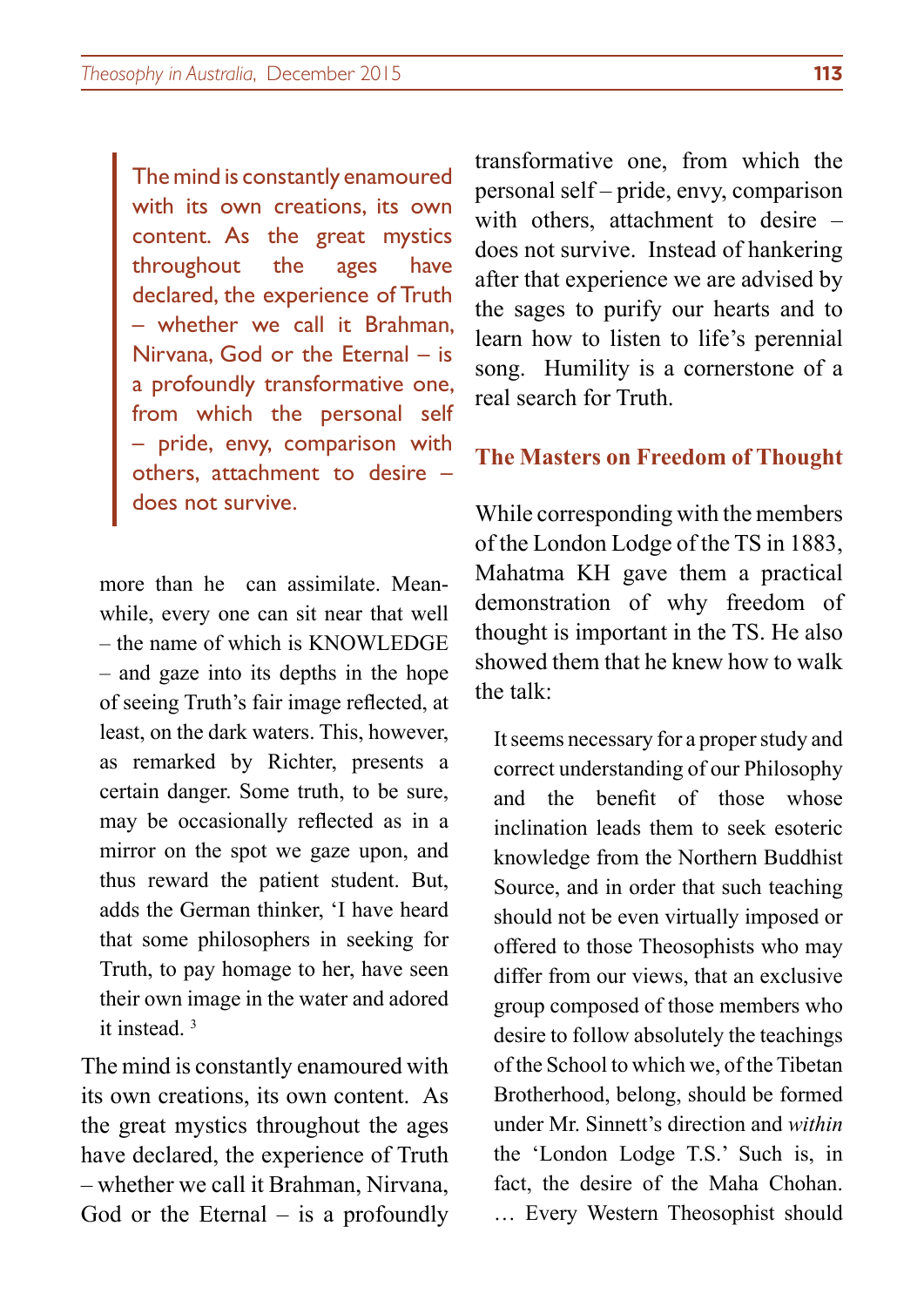learn and remember, especially those of them who would be our followers – that in our Brotherhood all personalities sink into one idea – abstract right and absolute practical justice for all. … Thus, the Theosophists of Mrs. K.'s [Anna Kingsford's] way of thinking, – were they even to oppose some of us personally to the bitter end, – are entitled to as much respect and consideration (so long as they are sincere) from us and their fellow-members of opposite views, as those who are ready with Mr. Sinnett to follow absolutely but our special teaching. A dutiful regard for these rules in life will always promote the best interests of all concerned. It is necessary for the parallel progress of the groups under Mrs. K. and Mr. S. that neither should interfere with the beliefs and rights of the other. And it is seriously expected that both of them will be actuated by an earnest and sleepless desire to respect the philosophical independence of each other, while preserving at the same time their unity as a whole – namely the objects of the Parent Theos. Society in their integrity – and those of the London Lodge, in their slight modification. <sup>4</sup>

When universal brotherhood – the oneness of all humanity and indeed of all life – begins to become a reality in our hearts it will naturally generate the acceptance of differing views, while keeping the focus on the purpose for



which the Theosophical Society was established: to let people 'know that such a thing as Theosophy exists'.

# **Annie Besant's View**

In a statement from 1913, Annie Besant elaborates this point in a passionate presentation of one of the pillars of the TS work – Freedom of Thought:

Before dealing with investigations, let me make clear my own position with regard to all questions of opinion and belief within the Theosophical Society itself. Some of our members echo the statements of one seer or another, and seem to consider that such a statement ought to preclude further discussion. But no one in the TS has any authority to lay down what people shall think, or not think, on any subject. We are not in the position of an orthodox Church, which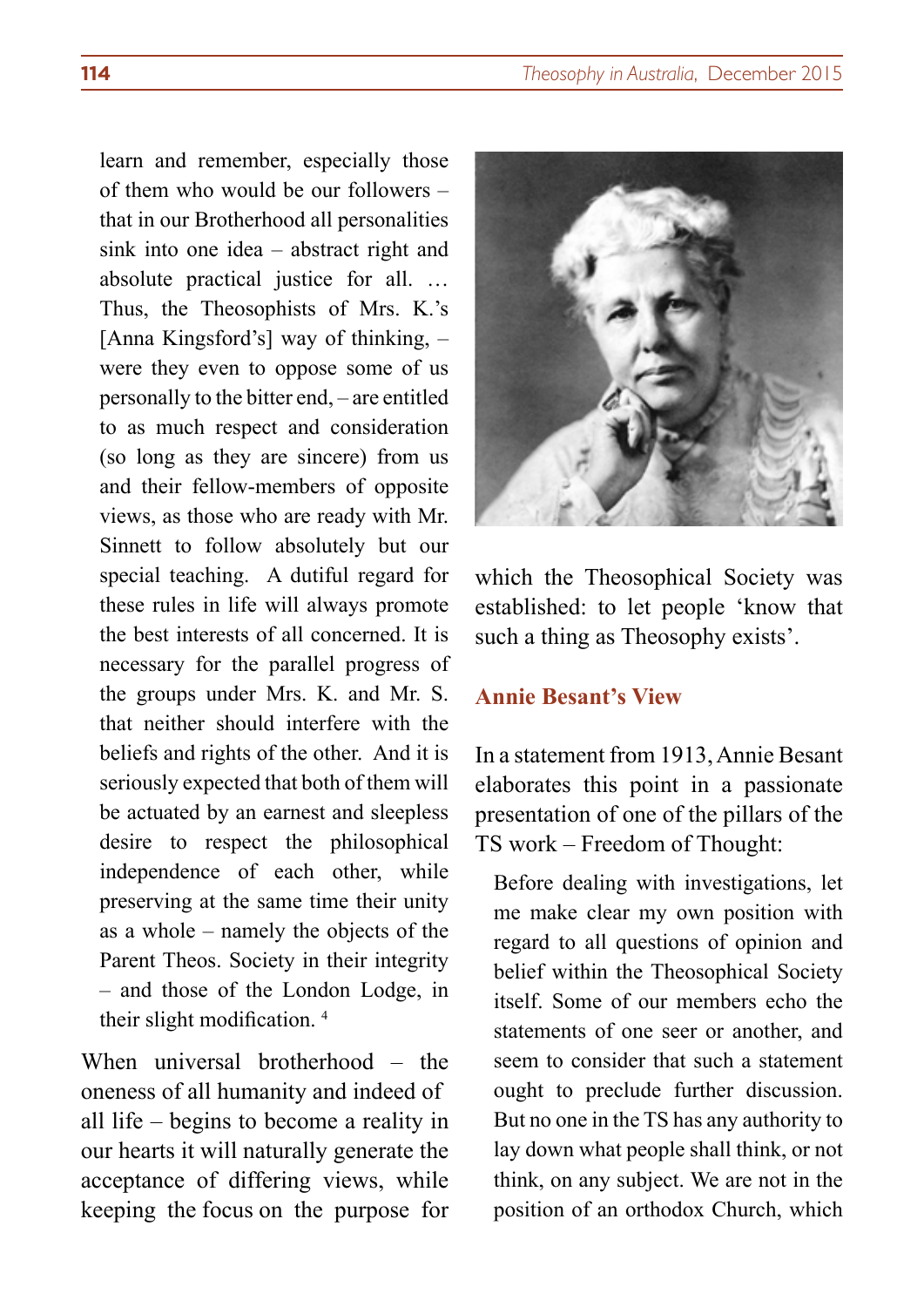has certain definite articles of faith, which imposes certain definite creeds in which all faithful members are bound to believe. The only point which we must accept is Universal Brotherhood, and even as to that we may differ in our definition of it. Outside that, we are at perfect liberty to form our own opinions on every subject; and the reason of that policy is clear and an exceedingly good one. No intellectual opinion is worth the holding unless it is obtained by the individual effort of the person who holds that opinion. It is far healthier to exercise our intelligence, even if we come to a wrong conclusion and form an inaccurate opinion, than simply, like parrots, to echo what other people say, and so put out of all possibility intellectual development.

In fact, differences of opinion among the members ought to be regarded as safeguards to the Society rather than as menaces, for our one greater danger, as HPB recognised, is the danger of getting into a groove, and so becoming fossilised in the forms of belief that many of us hold today; ... The Society is intended, always has been intended, to be a living body and not a fossil, and a living body grows and develops, adapting itself to new conditions; and if it be a body which is spiritually alive, it should be gaining continually a deeper and fuller view of truth. It is absurd for

If the Society is to live far into the future, as I believe it will, then we must be prepared to recognise now, quite frankly and freely, that our knowledge is fragmentary, that it is partial, that it is liable to very great modifications as we learn more and understand better; and especially is this true of everything which goes under the name of investigation.

us to pretend, at our present stage of evolution, that we have arrived at the limit of the knowledge which it is possible for men to obtain. It is absurd for us to say that the particular form into which we throw our beliefs at this moment is the form which is to continue for ever after us, and to be accepted by those who follow us in time. … If the Society is to live far into the future, as I believe it will, then we must be prepared to recognise now, quite frankly and freely, that our knowledge is fragmentary, that it is partial, that it is liable to very great modifications as we learn more and understand better; and especially is this true of everything which goes under the name of investigation.<sup>5</sup>

The essential spirit of the TS is not a set ideology but, as its very name indicates,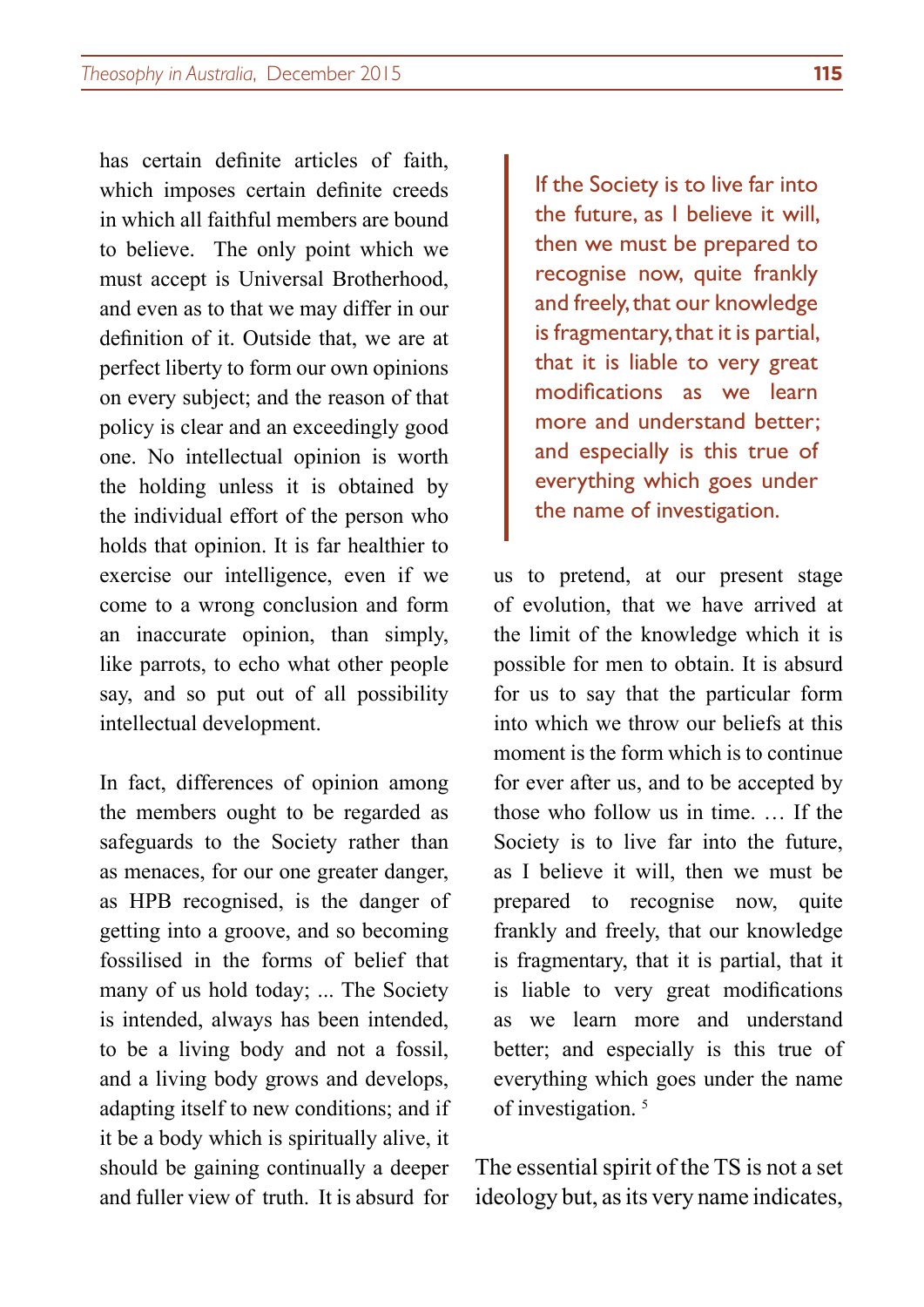Divine Wisdom. Dr Besant's vigorous elaboration makes it clear how vitally important for the Society freedom of thought is. Although now more than a century old as an institution, the TS remains unique by affirming that an open mind is a crucial qualification in the search for Truth.

#### **A Letter from a Great Adept**

However, the core mandate of the TS is not just encouraging an unbiased and undogmatic search for Truth. It seeks to address the fundamental causes of human suffering and fragmentation which have turned the earth into a valley of tears. The well-known 1881 letter from the Mahachohan – the Mahatmas' Master – points to the deeper nature of Theosophical work:

To be true, religion and philosophy must offer the solution of every problem. That the world is in such a bad condition morally is a conclusive evidence that none of its religions and philosophies, those of the *civilised* races less than any other, have ever possessed the *truth*. The right and logical explanations on the subject of the problems of the great dual principles – right and wrong, good and evil, liberty and despotism, pain and pleasure, egotism and altruism – are as impossible to them now as they were 1881 years ago. They are as far from the

solution as they ever were; but to these there must be somewhere a consistent solution, and if our doctrines will prove their competence to offer it, then the world will be the first one to confess that must be the true philosophy, the true religion, the true light, which gives truth and nothing but the truth. 6

The Theosophical Society became an early custodian of a universal, regenerative teaching. As one of the Mahatmas told Mr Sinnett, 'this Theosophy is no new candidate for the world's attention, but only the restatement of principles which have been recognised from the very infancy of mankind'. Although in its teaching aspect, articulated through ageless concepts, Theosophy studies and explains universal processes – in the human being, in Nature and in the universe – in its deeper, numinous nature, it is Wisdom, a direct, nonmediated perception of the undivided oneness of all existence and a way of life informed by this life-transcending experience.

Freedom of thought is the beginning. If rightly nurtured it can lead to meaningful study and reflection. But even these are ultimately transcended when we truly come to know what Theosophy is in its essential nature, through the full realisation of our first Object.